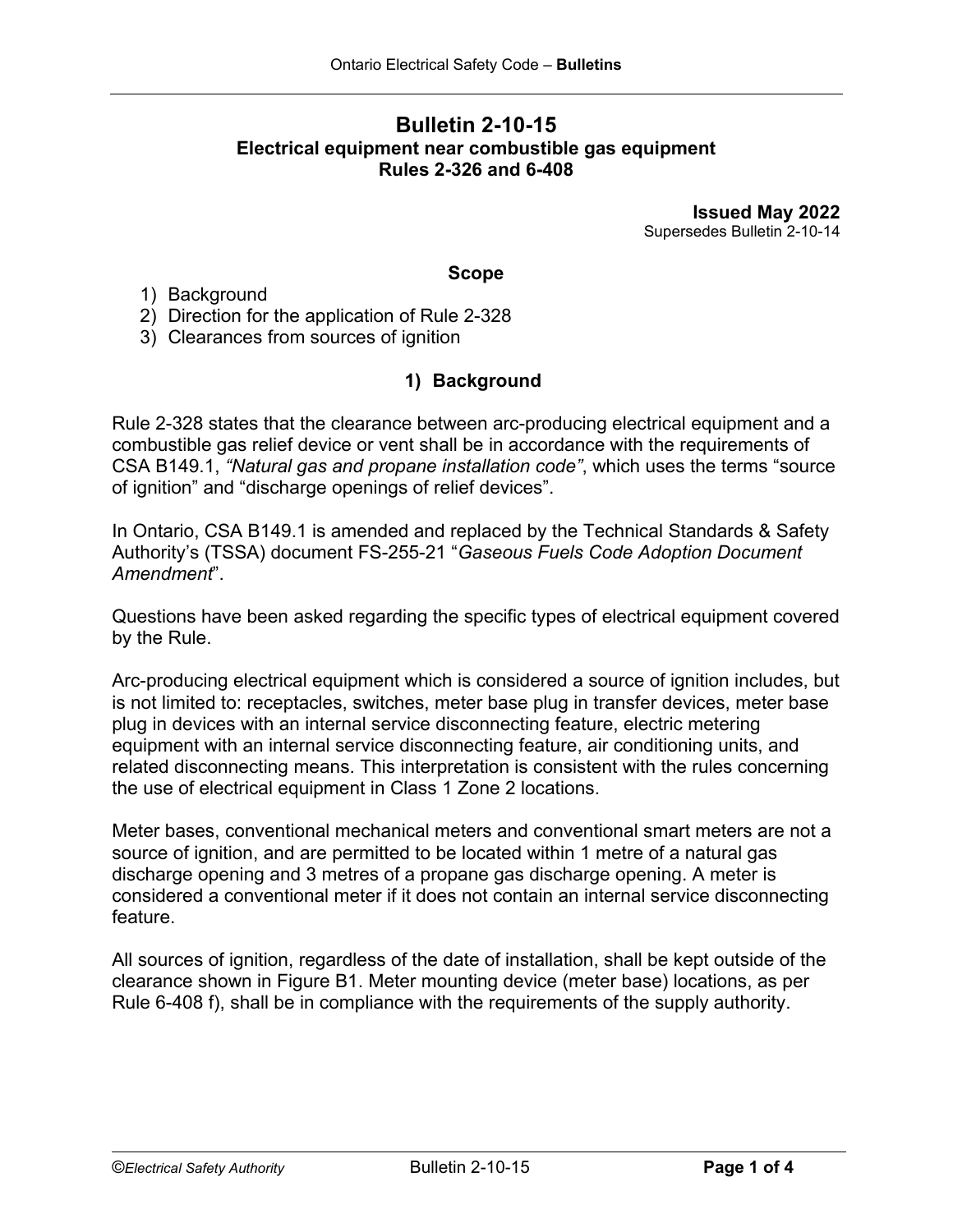# **2) Direction for the application of Rule 2-328**

The following equipment are not considered to be sources of ignition:

- 1. Conventional mechanical meters (*Photo B1*); and
- 2. Conventional smart meters, no service disconnecting feature (*Photo B2*).



*Photo B1 Photo B2*



The following equipment are considered to be sources of ignition:

- 1. Electrical metering equipment (e.g. smart meters) with an internal service disconnecting feature (*Photo B3*). These meters may include a schematic drawing of the service switch. In the example below a dotted rectangular box indicates where the disconnect lies within the circuit.
- 2. Meter base plug in transfer devices (*Photo B4*); and
- 3. Meter base plug in devices with an internal service disconnecting feature, including remote disconnects (*Photo B5*).







 *Photo B3 Photo B4 Photo B5* 

Note: Installers may need to contact local distribution companies (LDCs) to get more information about the types of meters

# **3) Clearances from sources of ignition**

FS-255-21 "*Gaseous Fuels Code Adoption Document Amendment*" Section 5.6.4 contains the following:

- Table 5.3 lists the "Clearance from discharge openings of relief devices located in supply lines"
	- o For a natural gas certified OPCO conforming to ANSI Z21.80/CSA 6.22, the clearance from a source of ignition is 0.3 m
	- o Table 5.3 is used when the relief device is located *downstream* of the utility termination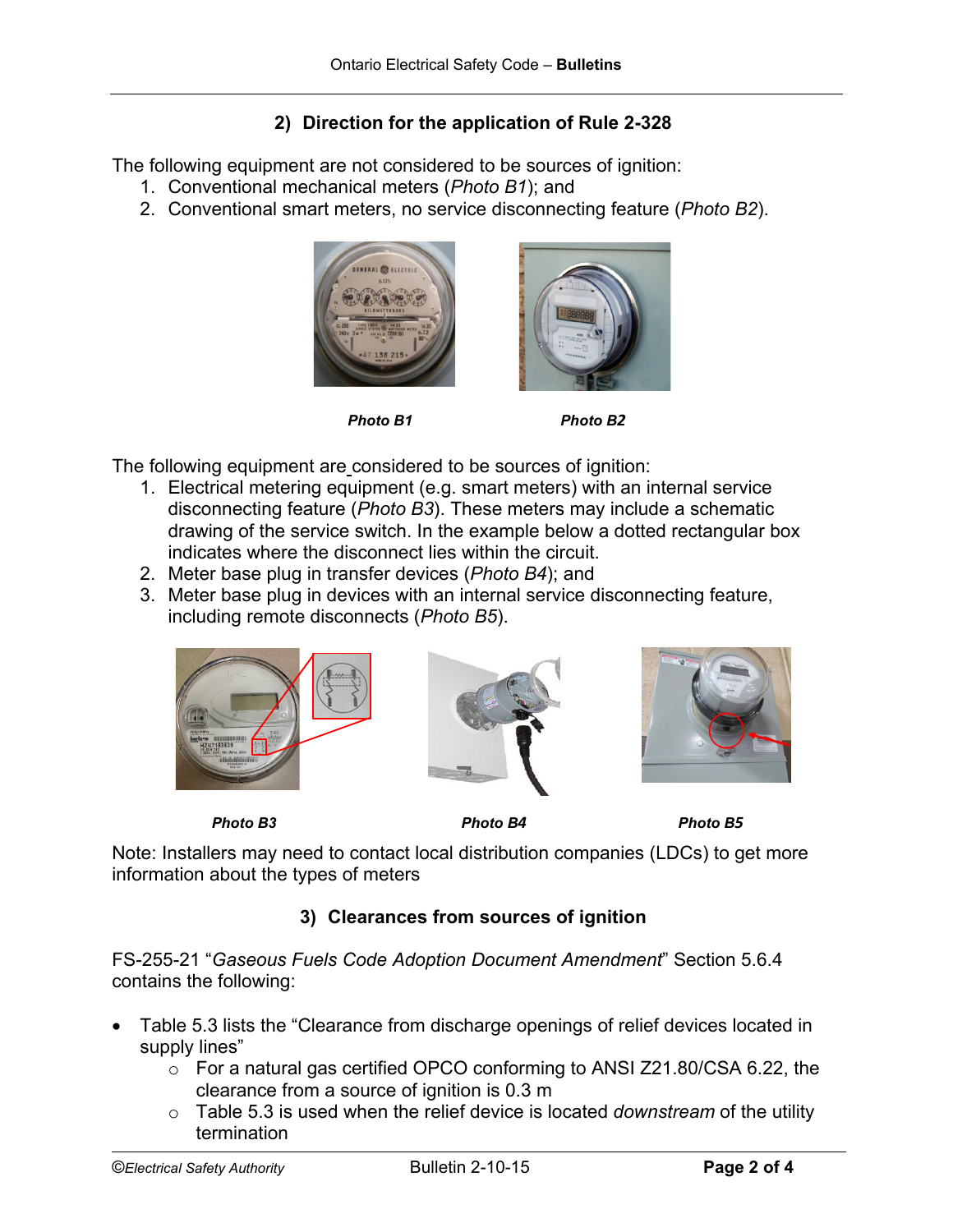- Table 5.4 lists the "Clearance from discharge openings of service relief devices"
	- o For natural gas service regulators certified to CSA 6.18, incorporating OPCO system and with limited relief of 1.5  $m^3/h$  (50 scf/h), the clearance from a source of ignition is 0.3 m
	- o Table 5.4 is used when the relief device is located *upstream* of the utility termination

On residential sites where there is very little space to obtain the required clearance of 1 m, the use of a natural gas certified OPCO or OPSO regulator is an acceptable solution to the problem of separation. This may be applied for any type of equipment that is considered a source of ignition located at a distance of less than 1 m from the discharge opening. Figure B1 illustrates an example of an installation that complies with the minimum requirements.

Photo B7 is provided to show the demarcation point and shows a relief device that is located upstream of the utility termination.

#### **Figure B1 - Minimum clearance required between electrical equipment and gas discharge opening according to FS-255-21**



#### **Question**

Is it permitted to install arc producing electrical equipment which are considered a source of ignition (e.g. A/C unit) at a distance of less than 1 m from the discharge opening of a natural gas relief device or vent*?*

#### **Answer**

No, unless a certified Overpressure Cut-Off (OPCO) with limited relief (LR) of 1.5m<sup>3</sup>/h (or less), or no relief (P) that is also referred as Overpressure Shut-Off (OPSO) device (as per CSA standard 6.18) is installed. In this case, sources of ignition may be installed no closer than 0.30 m (1 ft.) from the gas discharge opening of the relief device. The overpressure relief device must be marked "LR-OPCO", "P-OPCO", or "OPSO" (see the example in Photo B6).